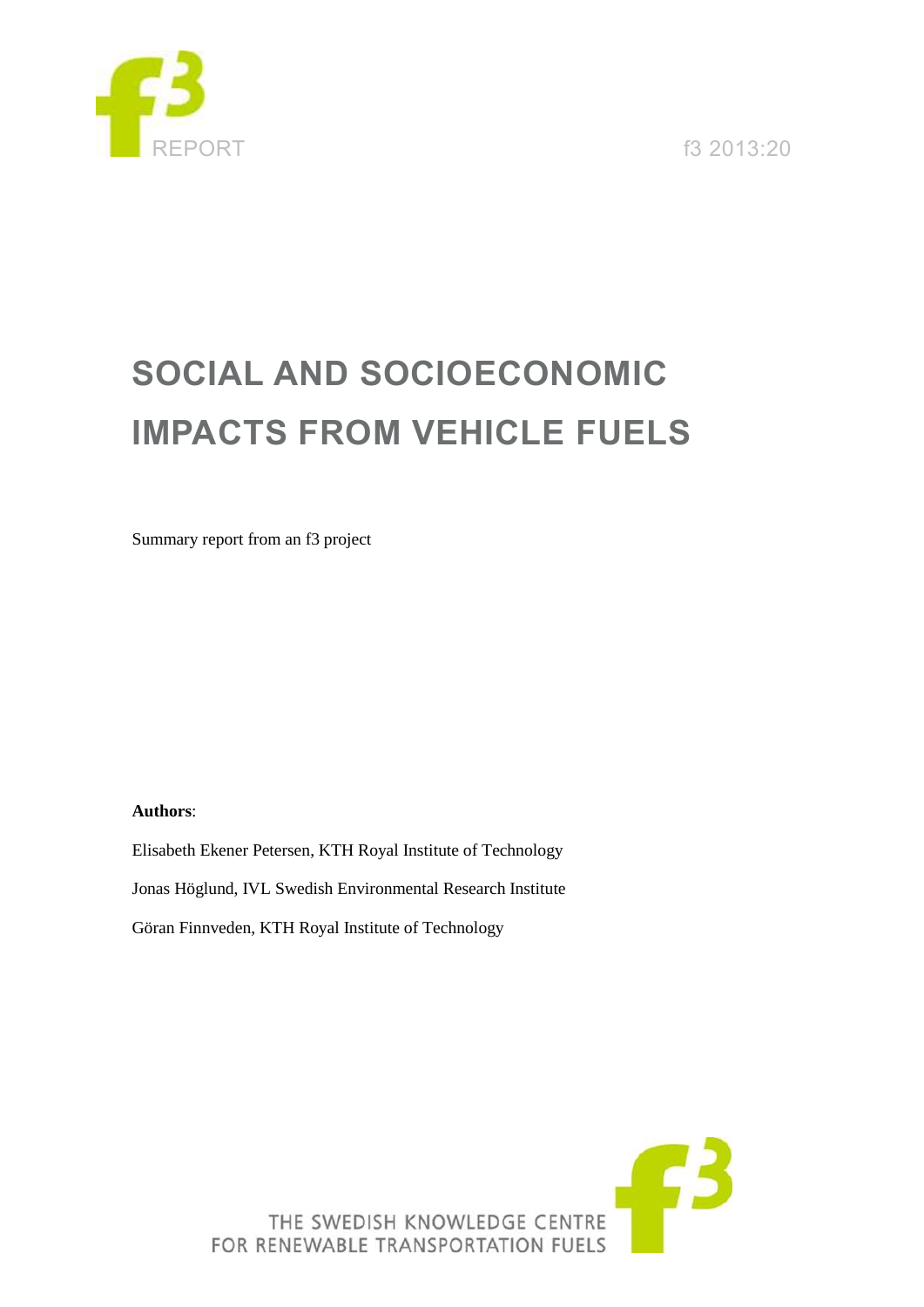# PREFACE

This report summarizes a project that has been carried out with financial support from the Swedish Knowledge Centre for Renewable Transportation Fuels (f3). The f3 Centre is a nationwide centre, which through cooperation and a systems approach contributes to the development of sustainable fossil-free fuels for transportation. The centre is financed by the Swedish Energy Agency, the Region Västra Götaland and the f3 Partners, including universities, research institutes, and industry (see [www.f3centre.se\)](http://www.f3centre.se/).

The project has been performed by Elisabeth Ekener Petersen and Göran Finnveden at the Division of Environmental Strategies Research, KTH, Royal Institute of Technology, and Jonas Höglund at IVL, Swedish Environmental Research Institute Ltd.

## **This report shoud be cited as:**

Ekener Petersen, E., Höglund, J. & Finnveden, G., (2013) *Social and Socioeconomic Impacts from Vehicle Fuels.* Report No 2013:20, f3 The Swedish Knowledge Centre for Renewable Transportation Fuels, Sweden. Available at [www.f3centre.se.](http://www.f3centre.se/)

## **The project has played a part in the following PhD Thesis:**

Ekener-Petersen, E. (2013). *Tracking down Social Impacts of Products with Social Life Cycle Assessment*. (Doctoral dissertation). Stockholm: KTH Royal Institute of Technology.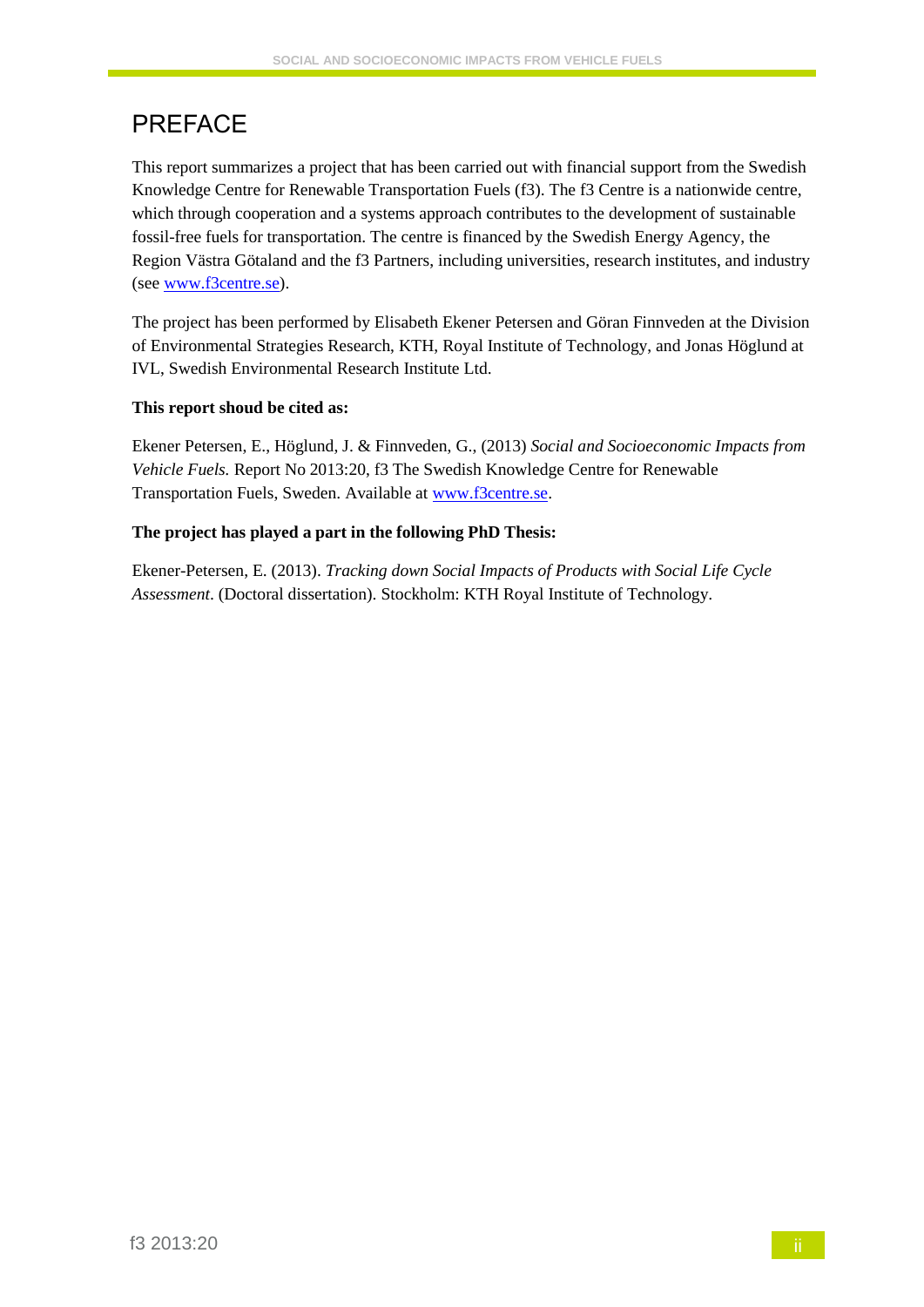# INTRODUCTION

#### BACKGROUND

The issue of climate change impacts from fossil vehicle fuels has led to a search for renewable alternatives. Introduction of new technologies requires research to identify the potential benefits, as well as the potential risks. To cover all stages of production and use, a life cycle perspective is required. Since fuel production chains tend be global, taking a life cycle approach means that all life cycle phases back to the country of origin must be studied.

Fuel production and use can lead to environmental, economic and social impacts. Most literature to date on vehicle fuels has its emphasis on the environmental impacts, mainly focusing on greenhouse gas emissions and discharges from fuel use. However, in recent years the aspect of biofuel production concerning its impact on land use and food supply has gained some attention (Searchinger 2008). In recent years, use of fossil fuels has also been questioned from a social and ethical point of view in terms of negative social impacts. However, a broad social assessment in a life cycle perspective of different types of vehicle fuels (both biofuels and fossil fuels) is still lacking.

Researchers in the field of Life Cycle Assessment (LCA), which has hitherto focused mainly on environmental aspects, are investigating the possibility of broadening the perspective of LCA to include sustainability. Guidelines for Social Life Cycle Assessment (S-LCA) were published in 2009 by the Life Cycle Initiative, a co-operation between United Nations Environment Programme (UNEP) and the Society of Environmental Toxicology and Chemistry (SETAC) (Benoît and Mazijn 2009; Benoît, Norris et al. 2010). Lately, also an online tool for collection of social data, the Social Hotspot Database (SHDB), has been made available (Benoït-Norris et al. 2012).

#### AIM

The main aim of the study was to use LCA methodology to carry out a screening assessment of the social and socioeconomic impacts of a selection of biofuels and fossil fuels, focusing on the identification of "hot-spots", i.e. aspects with a risk of significant social impacts. The assessment was performed on a generic level, i.e. with country and/or sector level data, to find the social hot-spots for each fuel. A second objective was to apply S-LCA method to vehicle fuels and evaluate the performance of the method in this context. The data used were taken from the recently launched SHDB, making it possible to evaluate this tool and identify possible improvements and refinements.

#### METHODS

The study comprised a literature review and an S-LCA. The literature was reviewed in order to allow the results from the S-LCA to be compared against previous findings in the literature. A systematic literature search was conducted for scientific papers and reports dealing with at least one social aspect associated with the production and use of vehicle fuels.

Two workshops were also arranged during the project. Relevant stakeholders, including industry experts, NGOs, researchers, fuel producers and representatives from state agencies, were invited to each workshop.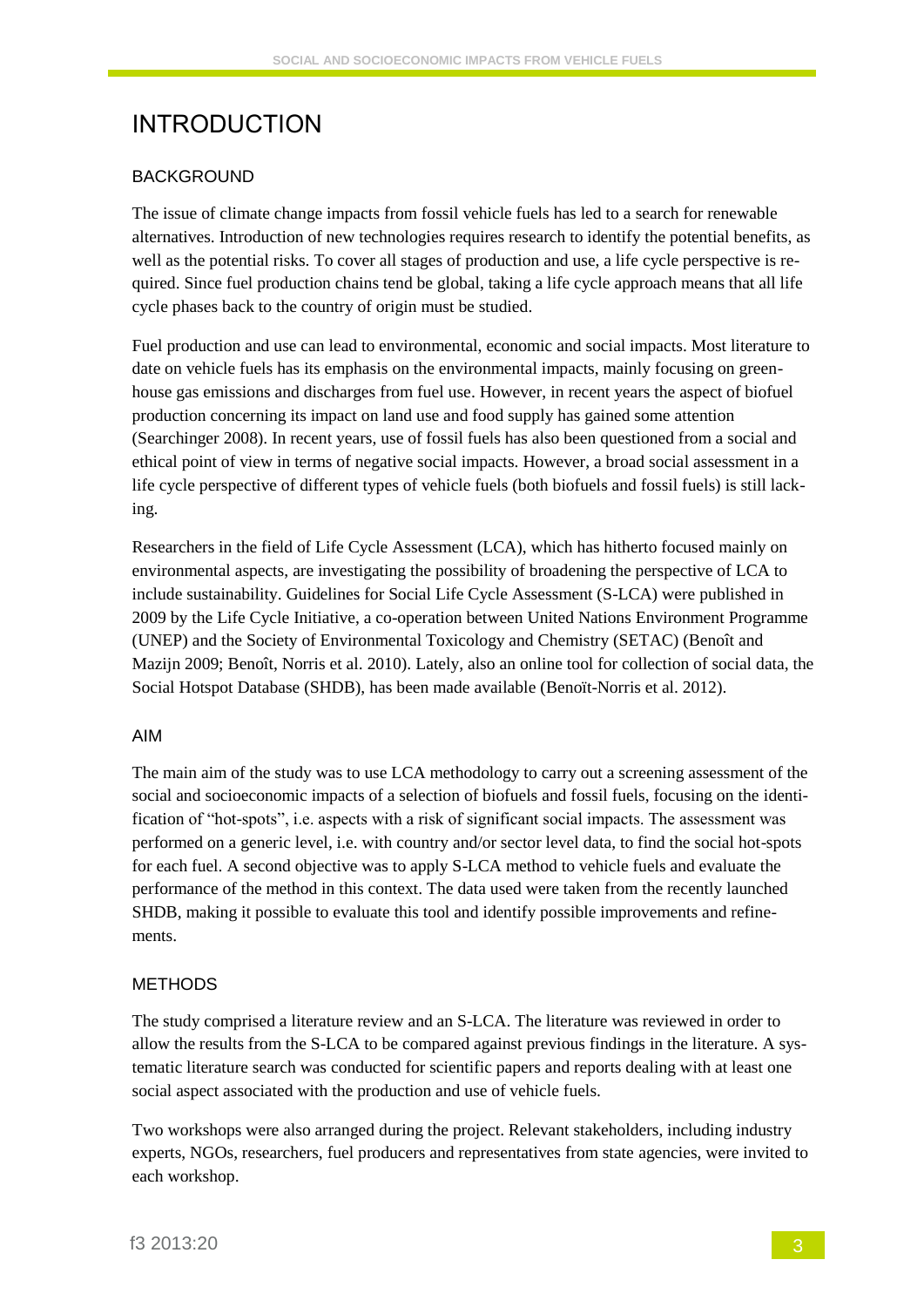## *Social Life Cycle Assessment, S-LCA*

S-LCA aims to assess the social aspects of products and services and their potential positive and negative impacts along their life cycle, i.e. extraction and processing of raw material, manufacturing, distribution, use, reuse, maintenance, recycling and final disposal (Benoit and Mazijn 2009). S-LCA addresses social impacts, i.e. impacts on human beings and society. The proposed impact categories in the Guidelines for S-LCA issued by UNEP/SETAC (Benoit and Mazijn 2009) are: Human rights, Working conditions, Health and Safety, Cultural heritage, Governance and Socioeconomic repercussions. The Social Hotspots database (SHDB) made available recently contains generic data for S-LCA hotspot assessment, i.e. a screening S-LCA. The SHDB contains social data on country and sometimes on sector level. The data in the database are displayed as assessed level of risk (low, medium, high or very high) for each sector/country and indicator.

### *Selected fuels*

Based on the literature review and stakeholder input in the workshop, diesel, petrol, biodiesel and ethanol were selected for inclusion in the study. The specific fossil fuels selected were diesel and petrol produced from imported crude oil from Russia, Norway and Nigeria. The specific biofuels selected were ethanol from Brazilian sugar cane, from French wheat and maize and from maize cultivated in the US, and rapeseed biodiesel originating from Lithuania. These fuels are either typical of the fuels used within the EU and Sweden, or interesting case studies in order to get a variety of fuels and countries.

The production chains were simplified and grouped into three main phases, i) production/cultivation, ii) refining/processing and iii) transport. These reflect the main phases of a generic production chain applicable to both biofuels and fossil fuels. A product system was defined for eight combinations of processes in different geographical locations (i.e. countries) and industry sectors [\(Table 1\)](#page-3-0).

| <b>Phase 1 Production/cultivation</b> | <b>Phase 2 Refining/transport</b> | <b>Phase 3 Transport</b> |
|---------------------------------------|-----------------------------------|--------------------------|
| Russian Oil Production                | <b>Russian Refinery</b>           | <b>Russian Transport</b> |
| Norway Oil Production <sup>1</sup>    | Norway Transport                  | Sweden Refinery          |
| Nigeria Oil Production                | Nigeria Refinery                  | Nigeria Transport        |
| <b>Brazil Sugarcane Production</b>    | <b>Brazil Ethanol Processing</b>  | <b>Brazil Transport</b>  |
| <b>US Maize Cultivation</b>           | US Ethanol Processing             | US Transport             |
| <b>France Maize Cultivation</b>       | <b>France Ethanol Processing</b>  | <b>France Transport</b>  |
| <b>France Wheat Cultivation</b>       | <b>France Ethanol Processing</b>  | <b>France Transport</b>  |
| Lithuania Oilseed Cultivation         | Lithuania Biodiesel Processing    | Lithuania Transport      |

<span id="page-3-0"></span>

|  |  |  |  |  | Table 1. Simplified product systems for the selected fuels. |  |  |  |  |  |
|--|--|--|--|--|-------------------------------------------------------------|--|--|--|--|--|
|--|--|--|--|--|-------------------------------------------------------------|--|--|--|--|--|

-

<sup>&</sup>lt;sup>1</sup> Refined at the country of destination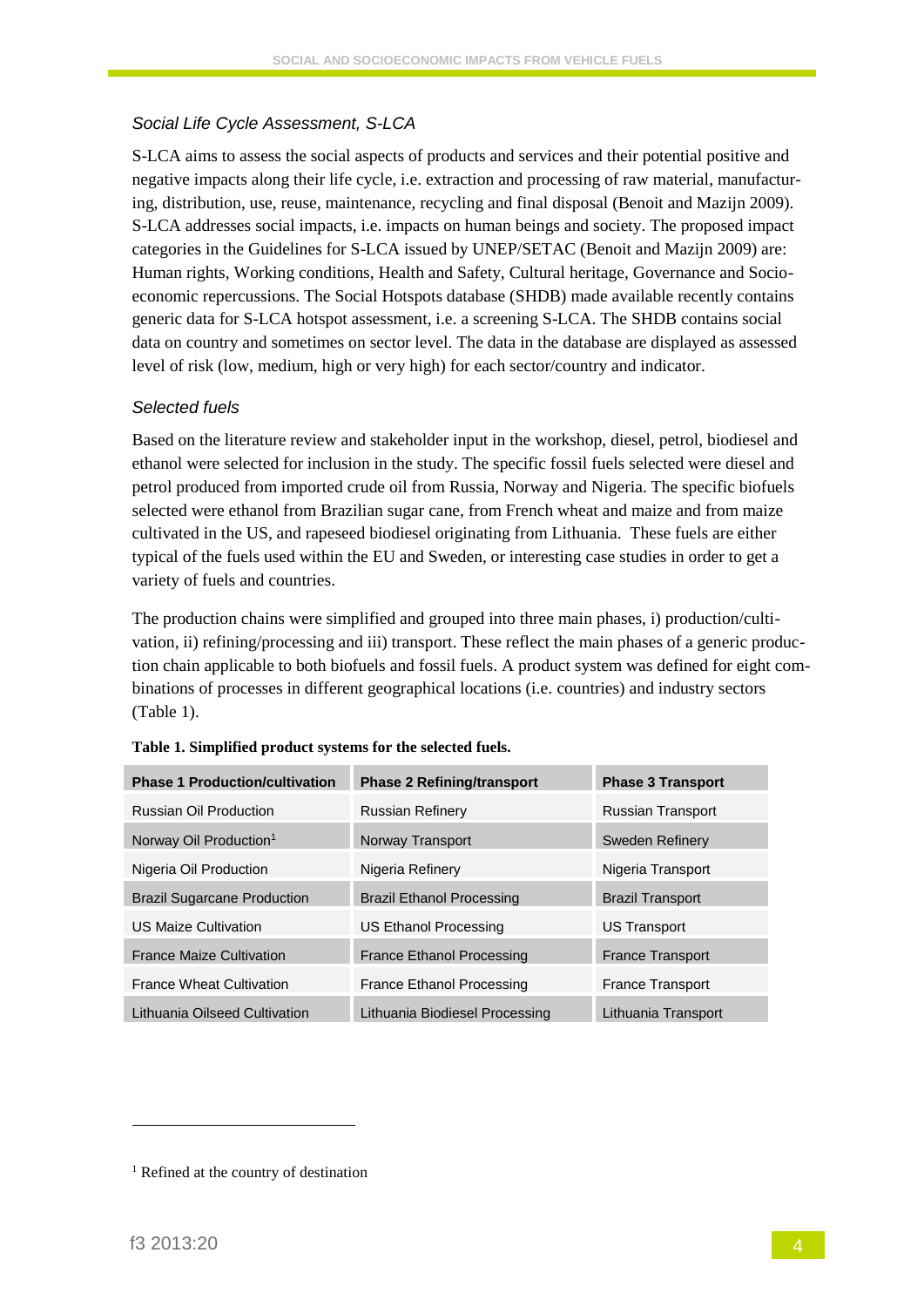Comparing the outcome of the literature review with the issues in the SHDB, we found that for stakeholder local community, 'Access to arable land', in the subcategory 'Access to material resources', was not covered in the SHDB. The same applies to 'Access to immaterial resources', where issues such as land rights are missing.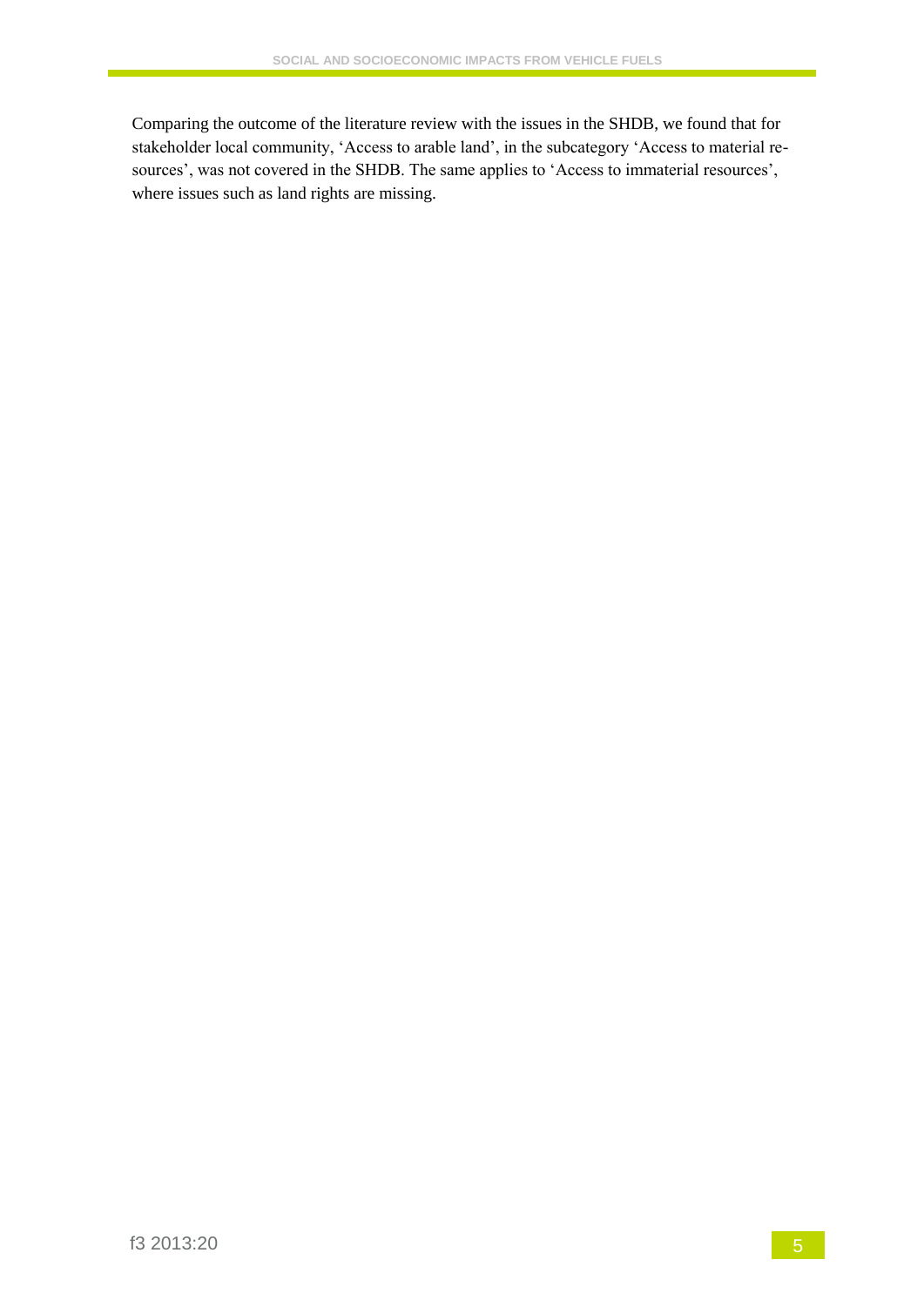# RESULTS

Since the aim in this study was to identify hot-spots, we only considered high and very high risk indicators. In order get an overview of the results, they were aggregated by counting the high and very high risk indicators for each product system. The outcome can be displayed in various graphs. The graph for the total number of risks for each product system is shown in [Figure 1.](#page-5-0)



<span id="page-5-0"></span>**Figure 1. Total numbers of high and very high risks per product system.**

Fro[m Figure 1,](#page-5-0) it can be seen that the number of risks varied widely between the different product systems analysed, from about 180 risks in total for Russian oil to about 40 risks for oil from Norway.

By splitting by social category and by phase for all product systems [\(Figure 2](#page-5-1) an[dFigure 3\)](#page-6-0), it was shown that labour issues, followed by human rights and health and safety, are the most risk-laden issues for vehicle fuels. Regarding the most impacting phase, all three production phases assessed appeared to be equally influential.



<span id="page-5-1"></span>**Figure 2. Total numbers of high and very high risks per social category.**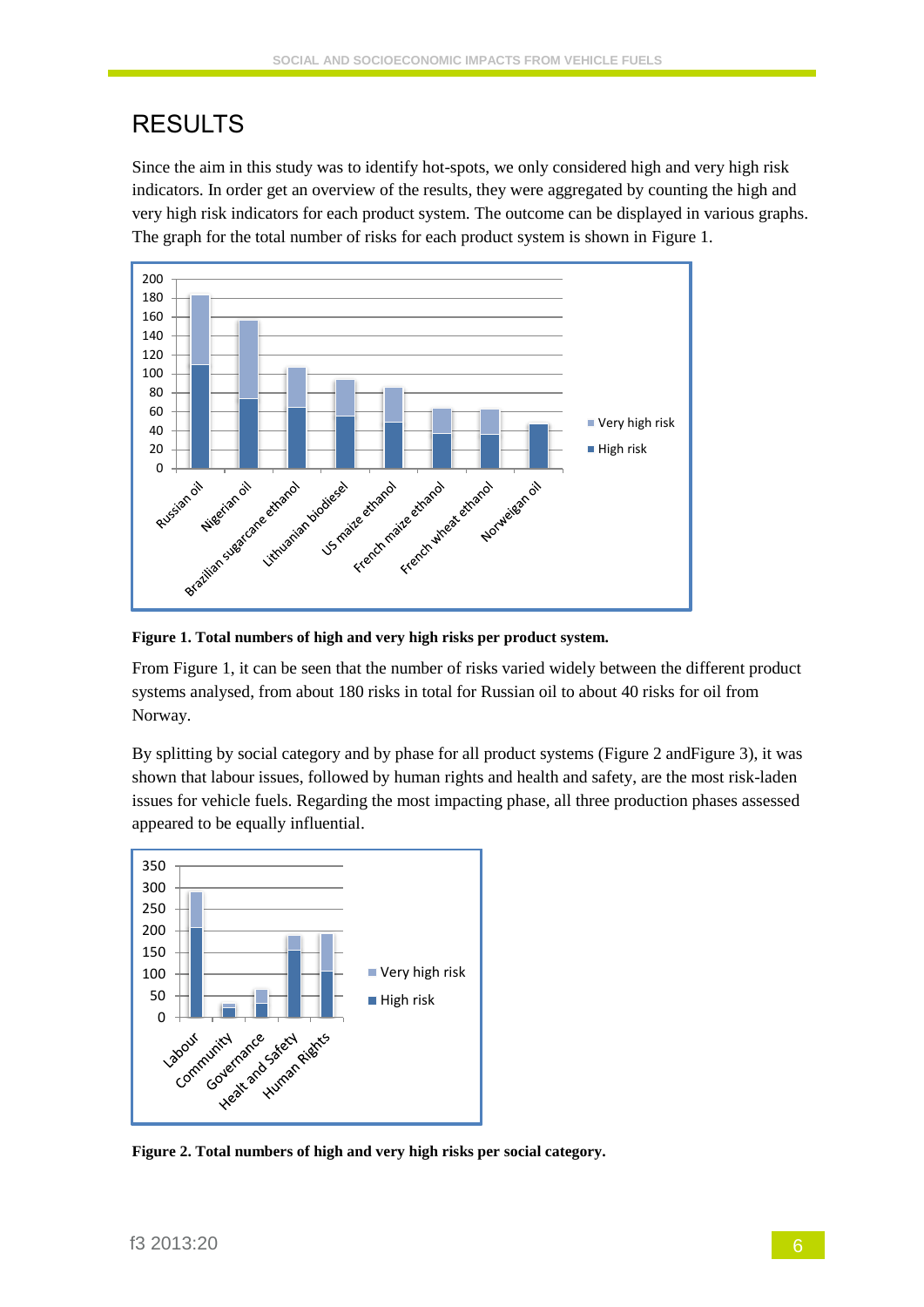

<span id="page-6-0"></span>**Figure 3. Total numbers of high and very high risks per production phase.**

### LIMITATIONS

The results must be interpreted with care due to the limitations in this study. One limitation is that the assessment only included a limited set of social impacts. Further, we treated all risks the same, i.e. without distinguishing whether one risk is worse than the other. In reality, some risks are likely to have more potentially severe impacts than others. As all the country/sector combinations were treated in the same way, we concluded that this was an acceptable simplification.

The way in which we aggregated the results, counting the number of risks per country/sector, has other drawbacks. However, by disclosing the basic data it, the user could examine the kind of risks listed for the country-sector combination of interest, and make a personal judgment.

Some of the limitations in this study are due to the choice of the SHDB as a data source. In the SHDB, data on sector level are rather roughly divided and for some sectors there are no data at all. However, there may be differences between e.g. different producers within a sector in a specific country. This is one reason why the S-LCA can identify risks and potential impacts, rather than actual impacts.

Limited coverage was found for 'Access to material resources', where for example access to arable land is not covered. The same applies to 'Access to immaterial resources', where issues such as land rights are missing. As these are important issues for both oil extraction and biomass cultivation, this constitutes a limitation in our results.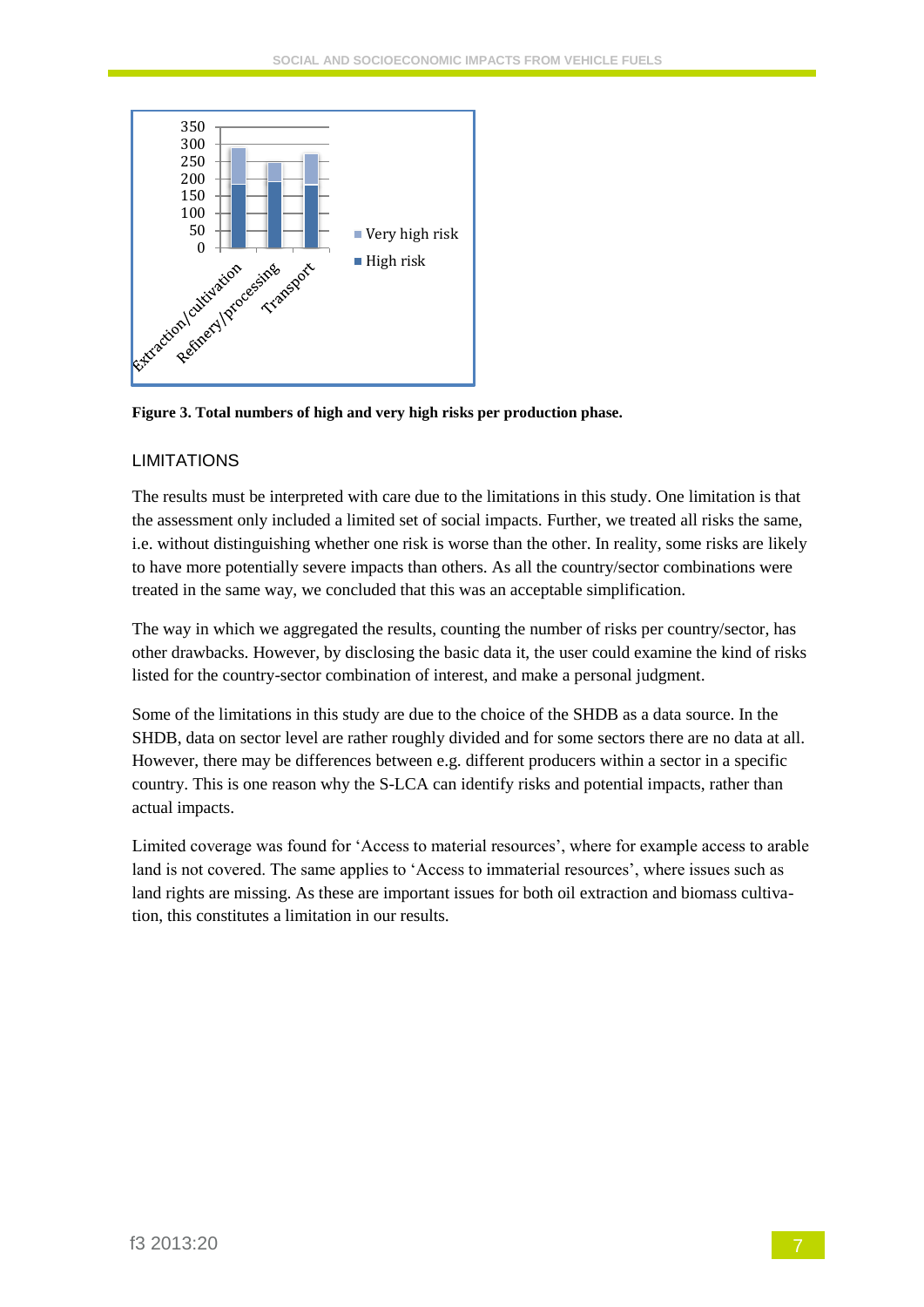# CONCLUSIONS AND POLICY IMPLICATIONS

Among the different fuels assessed by S-LCA in this study, various fossil fuels and renewable biofuels displayed high or very high risks of negative social impacts. Thus, the assessment clearly showed that there are substantial negative social impacts from fossil fuels, at the same levels as for biofuels. Overall, the country of origin seemed to be of more importance that the type of fuel, as the most risk-related and the least risk-related product system in our assessment referred to the same fuel type.

This indicates that there is good reason for developing policy in which strict procurement requirements for social performance are set when purchasing all types of vehicle fuel. There is currently a focus on developing sustainability criteria for biofuels, including social impacts. The results of this study indicate that this is just as important for fossil fuels. Having social criteria on biofuels, but not on fossil fuels, can be seen as unfairly benefiting fossil fuels, since meeting the criteria may involve additional investments and other costs. Thus procurement requirements on social performance must be set for purchasing all types of vehicle fuel.

Using S-LCA methodology can enable policymakers to identify where the most severe social impacts occur in the value chain, and policies can be adapted accordingly. It can also allow systematic comparison of different fuels, production pathways and social categories, so that measures can be taken to prevent negative social impacts. A screening S-LCA like this can be used to identify potential risks. To get more reliable results on a detailed level, a more detailed study needs to be conducted. By performing more thorough assessments, the schemes can be adapted to include the criteria and indicators that are the most relevant and associated with the highest risks of negative social impacts for specific fuels and/or origins.